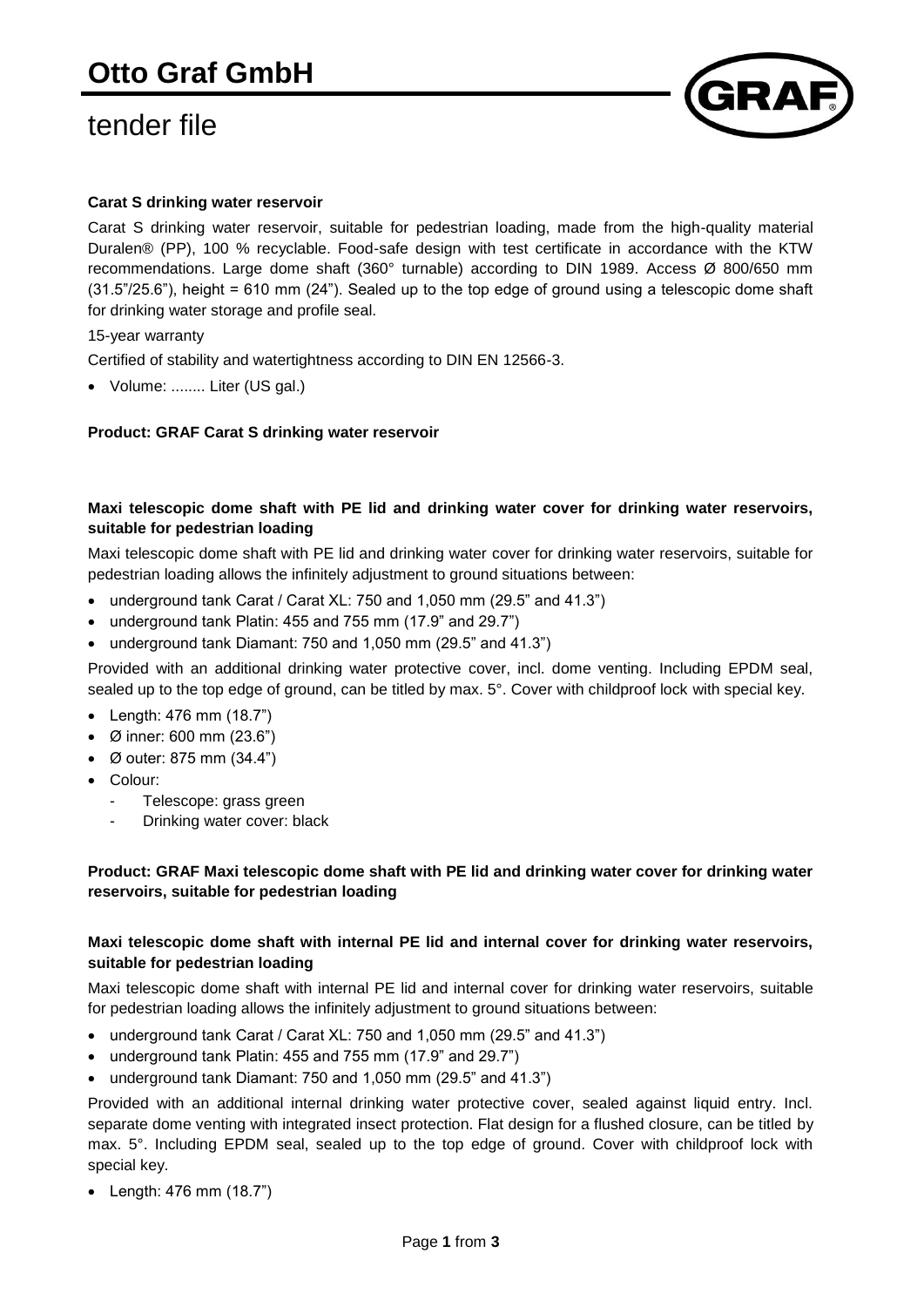# tender file



- Ø inner: 600 mm (23.6")
- Ø outer: 850 mm (33.5")
- Colour: grass green

**Product: GRAF Maxi telescopic dome shaft with internal PE lid and internal cover for drinking water reservoirs, suitable for pedestrian loading**

## **Carat XL drinking water reservoir**

Carat XL drinking water reservoir, suitable for pedestrian loading, made from high-quality polyethylene (PE) smoothly in one piece, 100 % recyclable. Food-safe design with test certificate in accordance with the KTW recommendations. Large dome shaft (360° turnable) according to DIN 1989. Access  $\varnothing$  800/650 mm (31.5"/25.6"), height = 610 mm (24"). Sealed up to the top edge of ground using a telescopic dome shaft for drinking water storage and profile seal. 15 years warranty. Certified of stability and watertightness according to DIN EN 12566-3.

Tank volume : ........ liter (US gal.)

#### **Product: GRAF Carat XL drinking water reservoir**

#### **Diamant drinking water reservoir**

Diamant drinking water reservoir, suitable for pedestrian loading, made from the high-quality polyethylene (PE) smoothly in one piece, 100 % recyclable. Food-safe design with test certificate in accordance with the KTW recommendations. Large dome shaft according to DIN 1989. Access Ø 920/650 mm (36.2"/25.6"), height = 610 mm (24"). Sealed up to the top edge of ground using a telescopic dome shaft for drinking water storage and profile seal. 15 years warranty.

15 years warranty

Volume: ........ Liter (US gal.)

#### **Product: GRAF Diamant drinking water reservoir**

#### **Platin drinking water reservoir**

Platin drinking water reservoir, suitable for pedestrian loading, made from the high-quality polyethylene (PE) smoothly in one piece, 100 % recyclable. Food-safe design with test certificate in accordance with the KTW recommendations. Large dome shaft according to DIN 1989. Access Ø 900/650 mm (35.4"/25.6"), height = 315 mm (12.4"). Sealed up to the top edge of ground using a telescopic dome shaft for drinking water storage and profile seal. 15 years warranty. Certified of stability and watertightness according to DIN EN 12566-3.

Volume: ........ Liter (US gal.)

## **Product: GRAF Platin drinking water reservoir**